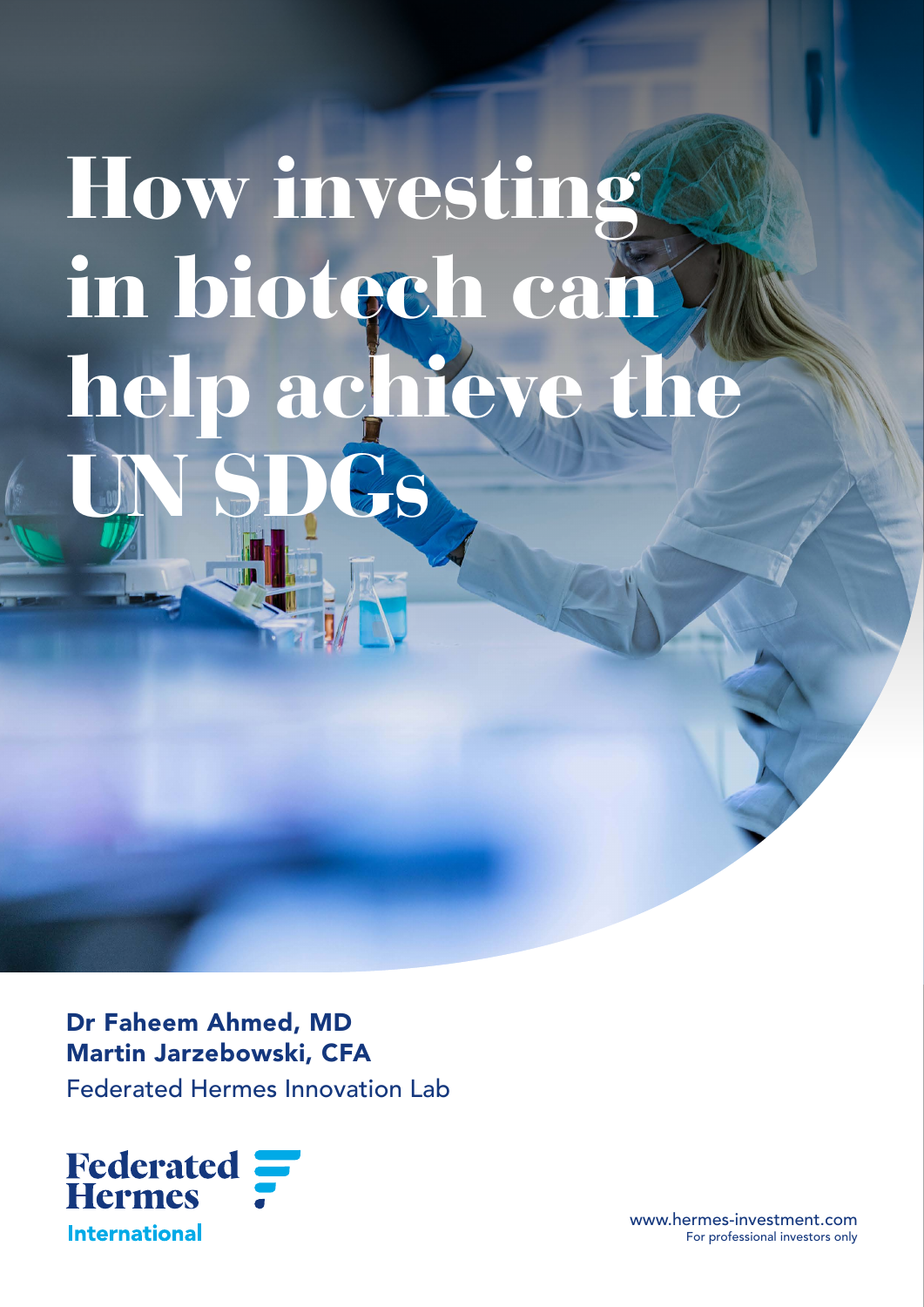# What is biotechnology?

The authoritative scientific journal, *Nature*, defines biotechnology as 'a discipline in which biological processes, organisms, cells or cellular components are exploited to develop new technologies.' It elaborates further to emphasise the sector's ability to develop useful innovations in 'research, agriculture, industry and the clinic<sup>1</sup>.'

While often recognised as a niche subset of healthcare, in this paper we argue that biotechnology should be seen more broadly as the application of biology for the benefit of our planet and society. From pioneering therapies to renewable food sources, biotechnology has the potential to address many of humanity's greatest challenges, as aligned to the United Nations' Sustainable Development Goals (SDGs).



Biotechnology has been enjoying the limelight as of late. Faced with the Covid-19 pandemic, the sector demonstrated its unequivocal societal impact by championing ground-breaking advances ranging from diagnostic testing to vaccine production. In particular, genomics played a critical role in sequencing the SARS-COV-2 virus, which has subsequently led to the development of more than 250 treatments and vaccines.

As governments seek to 'build back better' in a post-pandemic world, innovative companies that are working to reduce healthcare inequalities and improve life expectancy will be highly sought after, representing a significant opportunity. Indeed, biotechnology achieved record funding inflows in 2020, with the market now set to grow to over \$700 bn by 2025 $^2$ .

While few can deny that healthy populations are a key indicator of sustainable development, when it comes to funding, some countries are in a better position than others. Given mortality and morbidity rates are highly sensitive to the amount of investment in healthcare, we must take these inequalities seriously if we are to achieve the SDGs. For biotechnology, equity and access are key.

# The role of investors in realising biotechnology's potential for good

As an industry, biotechnology often receives criticism for disproportionately funding treatments for diseases that affect affluent western populations.

## Biotechnology achieved record funding inflows in 2020, with the market now set to grow to over



To give an example, by 2040 there will be more than 30 million new cancer diagnoses each year—a 47% increase on 2020 – with 60% of cancer diagnoses and 70% of deaths currently occur in the emerging world<sup>3</sup>. These populations, however, are often outpriced by the most novel immuno-oncology therapies. As we are witnessing most acutely with Covid-19, only 1% of people in low-income countries have been vaccinated, compared to more than half of all high-income populations. If biotechnology innovations are not equally distributed and made more affordable, then the sector's progress towards achieving the SDGs will be undone, pushing vulnerable populations deeper into poor health and poverty<sup>4</sup>. Investors must therefore evaluate a company's pricing policy to ensure pre-market strategies and pricing models are equitable.

## Beyond healthcare: Biotechnology's many SDG touchpoints

The impact of biotechnology does not stop at healthcare; we are referring to more than just SDG 3, 'good health and wellbeing' here. Insofar as agriculture uses biotechnology, the sector encourages progress towards SDG 1, 'no poverty', and SDG 2, 'zero hunger'.

As an industry, biotechnology often receives criticism for disproportionately funding treatments for diseases that affect affluent western populations.

<sup>1</sup> Nature, 'Biotechnology – Definition'

<sup>2</sup> Seed Scientific, '32 Mind-blowing Biotechnology Statistics – 2021 Update' (22 January 2021) 'Innovation capability' refers to a company's ability to discover and develop more cost-efficient and efficacious solutions through original thinking and more effective management of competitive resources. Patents are one way of measuring the internal innovation DNA of a company and a biotechnology pipeline with a high proportion of new inventions can achieve sustainable impact.

 $^3$  World Health Organisation (Institutional Repository for Information Sharing), 'Technical Report: Pricing of Cancer Medicines and its Impacts: A Comprehensive Technical Report for the World Health Assembly Resolution 70.12' (2018)

<sup>4</sup> World Economic Forum, 'Vaccine equity will define how global economies recover from Covid-19' (12 August 2021)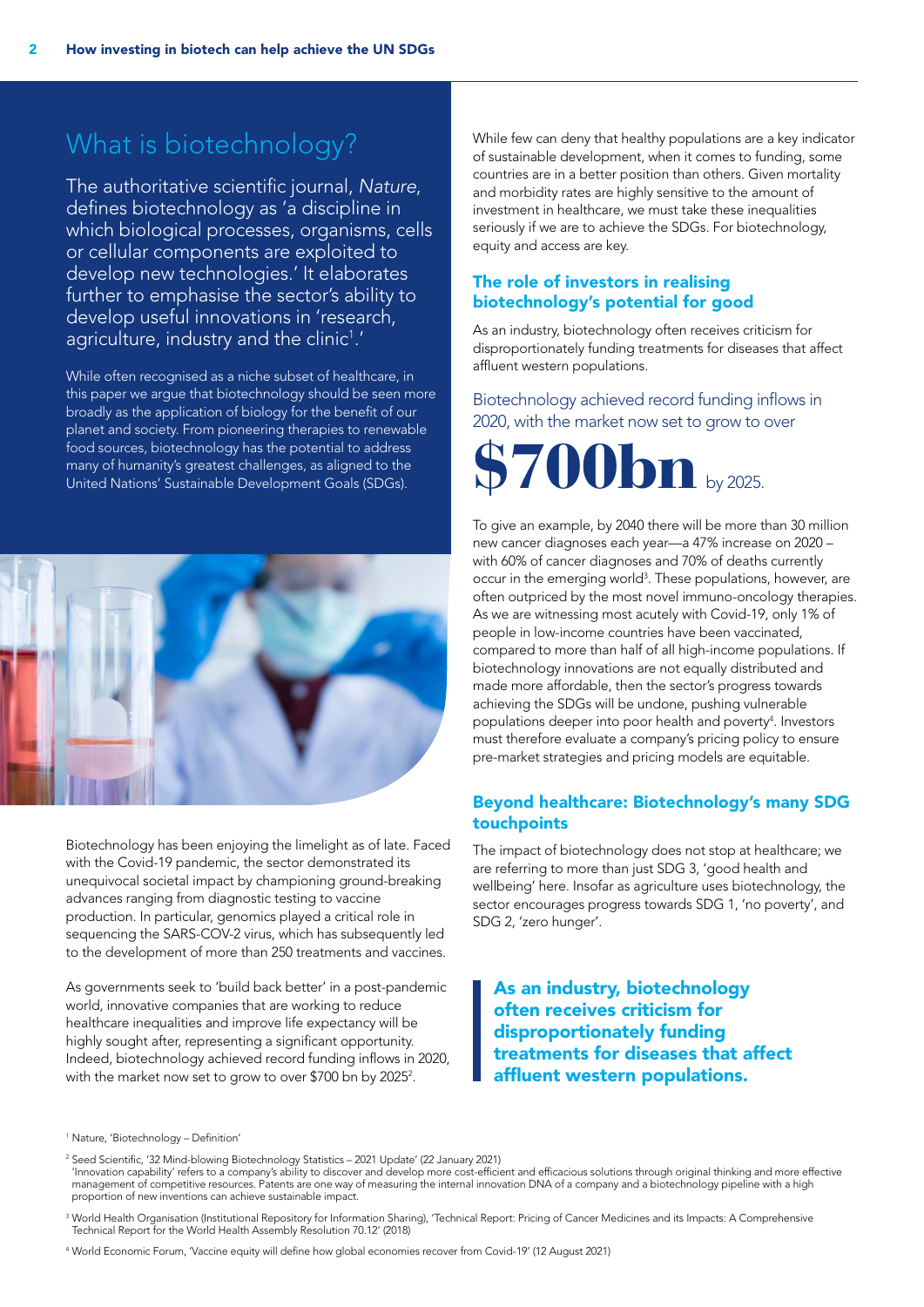Over the past decade, net income revenue from genetically modified (GMO) crops reached almost

\$200bn benefiting approximately

> farmers worldwide.

20m

Over the past decade, net income revenue from genetically modified (GMO) crops reached almost \$200bn, benefiting approximately 20 million farmers worldwide. Insect resistant cotton has engendered a more resilient garment manufacturing industry in Bangladesh, for example, creating millions of jobs and significant export revenue. Meanwhile, drought-tolerant maize has increased yields by more than 25% for Vietnamese farmers. Agricultural advances with a more direct impact on health include the development of biofortified 'golden rice' to alleviate vitamin A deficiency, which currently affects more than 250 million pre-school children and causes more than 3 million child deaths a year<sup>5</sup>.

By improving crop resiliency and productivity, biotechnology also saves millions of hectares of land from being cultivated in support of SDG 12, 'responsible consumption and production' and SDG 15, 'life on land'.

#### The investment landscape

So, what does the investment landscape currently look like for biotechnology?

Last year, the industry received over \$30bn, invested across more than a thousand private equity deals (a more than 60% year-on-year increase) and 70 new public listing (with a total exit value of \$40bn)<sup>6</sup>. Biotechnology companies represented almost a quarter of all initial public offerings (IPOs) with phase I and phase II assets; their lead assets accounted for more than half of biotech IPOs. Having an early IPO gives a biotechnology company earlier access to capital and leaves more scope to concentrate on science.

It is small- and medium-sized biotechnology companies that are at the forefront of sustainable health and wealth creation. The current clinical pipeline is dominated by emerging companies that account for more than three quarters of all global, clinical-stage drug programmes. Mergers and acquisitions (M&A) are helping large cap biotech and pharma companies strategically build out their drug pipelines by acquiring promising drug assets from these more nimble and agile early-stage biotechnology companies. The resources provided by the acquirer both accelerate the target's drug progress, through clinical trials, and enhance manufacturing and scale-up capabilities. With the top dozen biopharma companies having more than \$170bn in excess reserves, which could be made available for spending on M&A activity, the prospects for further financing and deal making look promising<sup>7</sup>.

#### The difficulties investing in biotechnology

Biotechnology is unlike any other sector for various reasons. Healthcare is less dependent on economic cycles than other industries and, as biotechnology is healthcare's greatest innovator, it is innately resilient, despite being centred on binary events. That said, with only one in twenty pre-clinical assets successfully making it to launch over a median time of 12 years, investing in biotechnology can be tricky. Ultimately, the pandemic has highlighted the need for channelling patient capital into science if we are to sustain the world we live in according to an SDG framework.

7 McKinsey & Company, 'What's ahead for biotech: Another wave or low tide?' (30 April 2021)

<sup>5</sup> NYU Langone Health, 'Genetically Modified Organisms: The Golden Rice Debate'

<sup>6</sup> PitchBook, 'PitchBook Analyst Note: Biotech Went To Work as the World Stayed Home' (30 March 2021)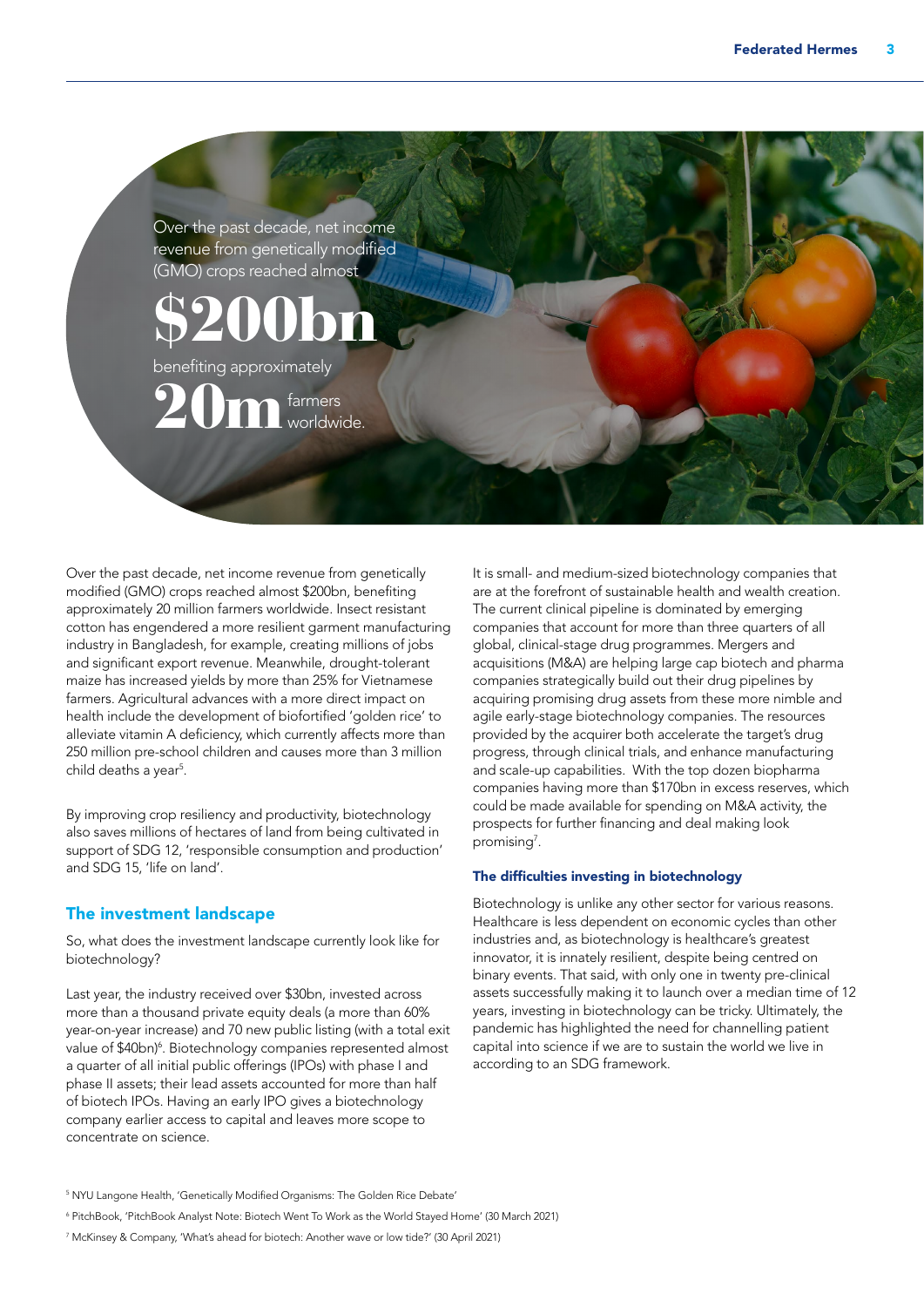#### Ensuring sustainability across the value chain

Of course, the sustainability of a biotechnology investment cannot be assured unless an investor delves into a company's value chain, management of ESG risk, and strategic position in relation to the SDGs.

Biotechnology companies that adequately manage ESG considerations will ultimately optimise their long-term financial performance and social impact. In an industry where success relies on recruiting talent, sustainable investors must hold boards to account on workforce diversity. Currently, more than 92% of biotechnology CEOs are white males<sup>8</sup>.

# Biotechnology companies that adequately manage ESG considerations will ultimately optimise their long-term financial performance and social impact.

Companies must also better manage their bio-waste and particulate emissions across the product life cycle to address the leakage of such pollutants. Material ESG factors that are slowly being recognised in the traditional pharmaceutical sector are just as relevant to emerging private biotechnology companies, who would be wise to take this into early consideration.

By developing treatments through gene therapies for conditions that were untreatable over a decade ago, to sustainable alternatives to petrochemicals, the scale and scope of the biotechnology sector can accelerate our transition to a more just and self-sufficient society.

If investors want to invest responsibly in this space, they must realise that they are at the cusp of a once in a generation opportunity to solve the world's greatest challenges. Biotechnology is finally coming of age.



#### Introducing Federated Hermes' Innovation Lab

The Innovation Lab was established to bridge the gap in understanding and practice between climate science and investing, provide broad ESG insights and generate ideas. Through the talent and alternative data we have available, the Lab enhances our capacity for Sustainable Wealth Creation by providing actionable insights to our fund managers and global team of engagement specialists.

As biotechnology is healthcare's greatest innovator, it is innately resilient, despite being centred on binary events.

8 Business Insider, 'Men fill more than 9 in 10 biopharma CEO positions, an inequity that costs women more than \$500 million in pay each year' (30 June 2021)